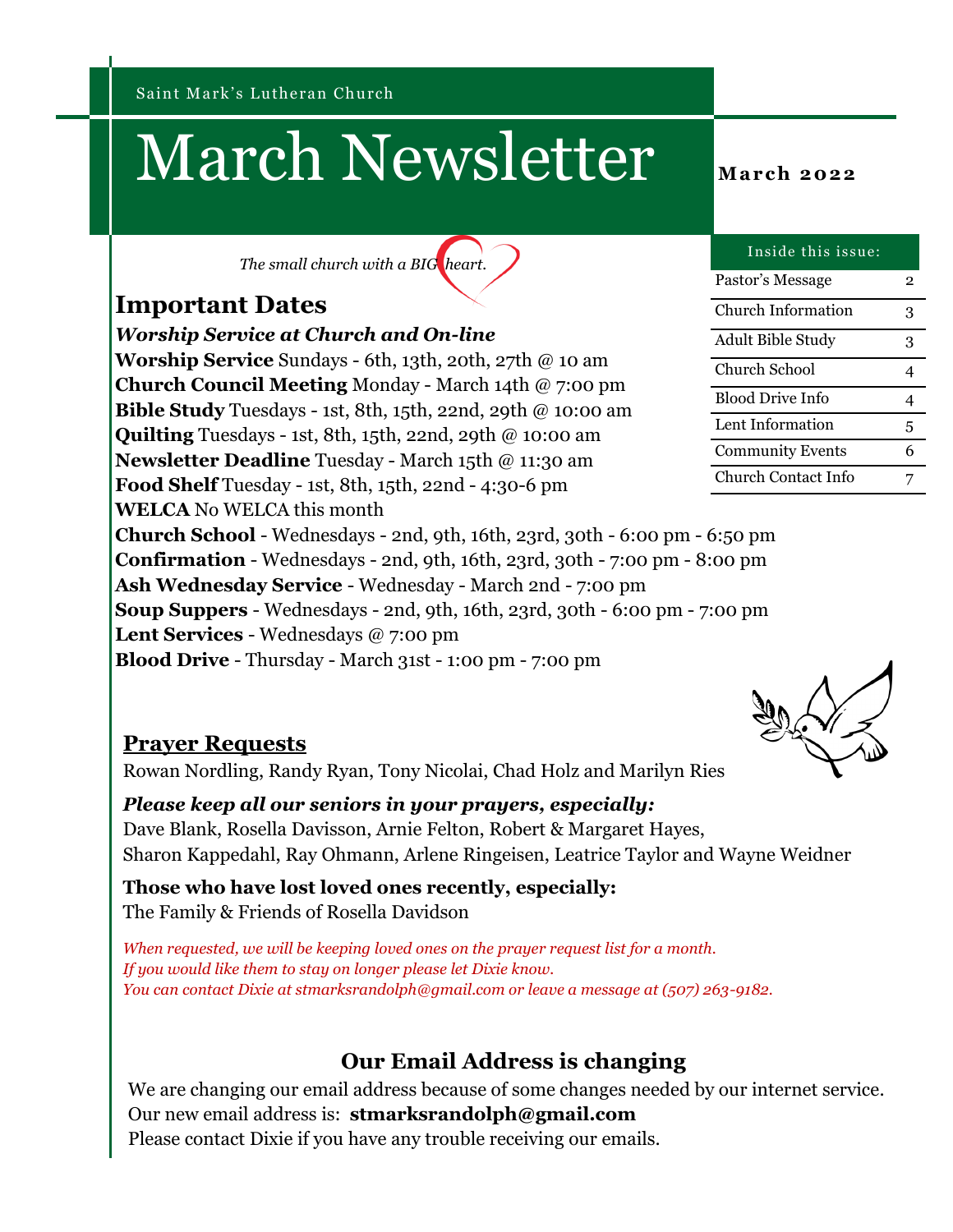#### **Pastor's Message**

#### Dear Friends,

Lent is upon us. For me, Lent is a period of reflection and repentance. It is an opportunity for us to turn inward and examine areas of growth, to return to God and lament our need for grace, and to turn outward to a broken world that desperately needs God. This year, our Wednesday Lenten services will use resources from the ELCA's Five Gifts of Discipleship guide. These resources were developed for congregations to study how we can nurture and live out our baptism, which is a life-long journey.

The five gifts of discipleship are rooted in both the liturgy of Baptism as well as the Affirmation of Baptism found in the Evangelical Lutheran Worship (ELW) hymnal.

When a baptized Christian affirms the faith (often called confirmation) the presiding minister addresses those making public affirmation of baptism and asks the question which echoes the words spoken at baptism: Do you intend to continue in the covenant God made with you in holy baptism:

**to live among God's faithful people,**

**to hear the word of God and share in the Lord's supper, to proclaim the good news of God in Christ through word and deed, to serve all people, following the example of Jesus, and to strive for justice and peace in all the earth?**

The response is: We do, and ask God to help and guide us.

Each Wednesday during Lent, we will explore one of the bolded phrases above, using passages from Philippians. Paul's letter to the Christian church in Philippi, a major city in Greece, offers us a striking scene: Paul wants to express his joy, encouragement, and affirmation for the believers in Philippi to continue to center Christ in their lives, all the while Paul himself is writing from prison, suffering and facing uncertainty. Paul's belief in Christ is undeniable and provides an example for us as we explore what it means to live out our baptism in Christ in the face of suffering in the world.

As I put the finishing touches on this month's letter to you, I am hearing news of Ukraine. Please join me in praying for the people of Ukraine, for peace, for justice, and for healing. As Lent approaches, let us turn in to examine ourselves, let us return to God, and let us turn out to God's people. We need God's mercy now and forever.

Thanks be to God, Pastor Lue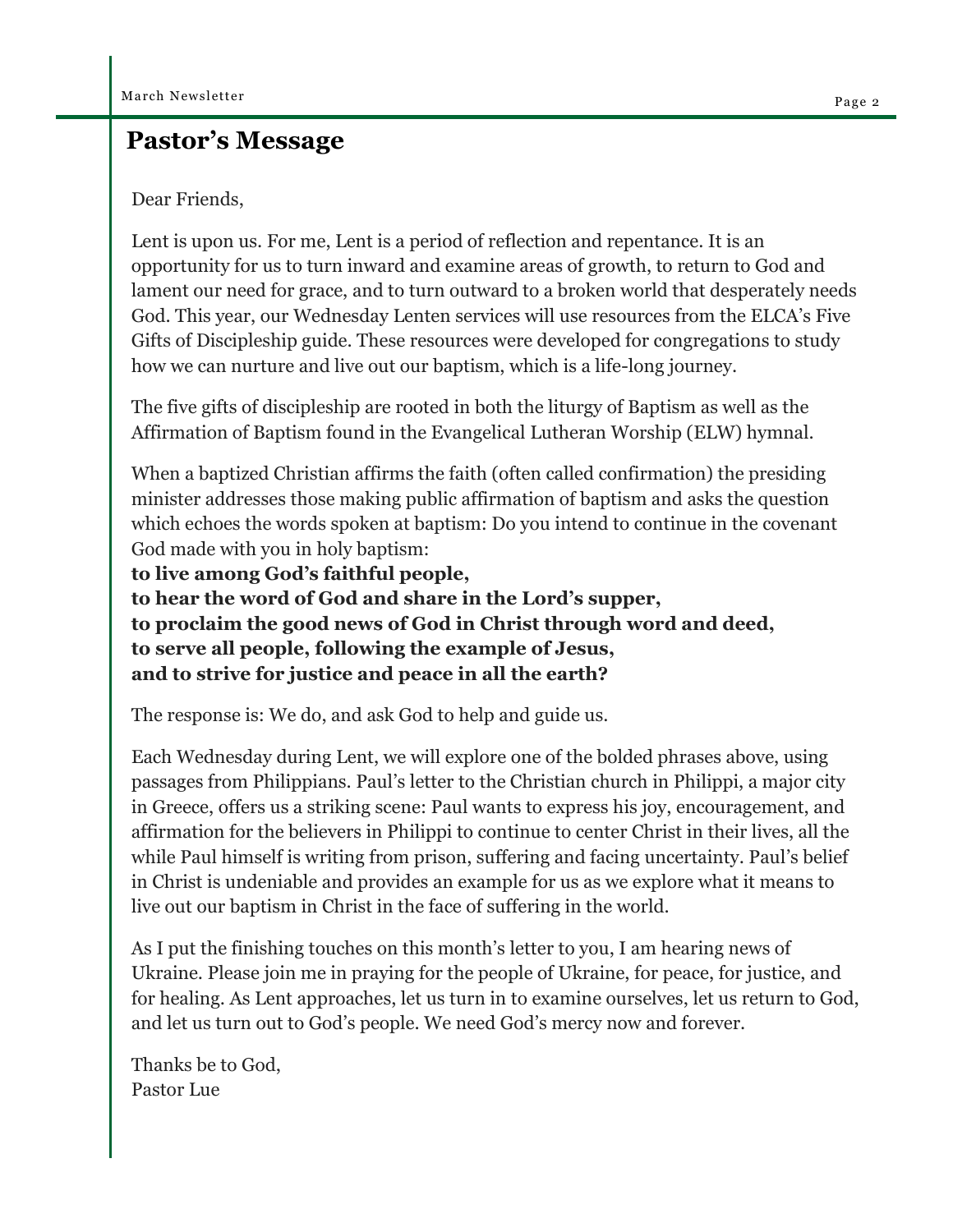# *Church Information*

# **Building a Pavilion**

The Congregation approved the construction of a pavilion at our annual meeting in January. The pavilion will be built to match the church's exterior finishes The estimated cost is \$100,000 and we have donations and pledges of \$67,000 so far.

We will be doing some fund raising to help with the remaining cost. You can make a donation towards the pavilion by sending a check to St. Mark's Church and tag it for the Pavilion. Watch for more information in future bulletins and newsletters.



## **75th Anniversary Celebration Postponed**

The Church Council has decided to postpone the celebration until everyone can feel safe attending.

# *Bible Study Opportunities*

#### **Morning Adult Bible Studies**

Every Tuesday @ 10:00 am Please join us No Wednesday Bible Study in March.



# **WELCA Info**

- No WELCA meeting in March
- WELCA ladies will be cleaning the kitchen on March 16th from 10 am to 2 pm and if we need another day it will be March 24th from 10 am to 2 pm.

We will do a potluck lunch so please bring a dish to share.

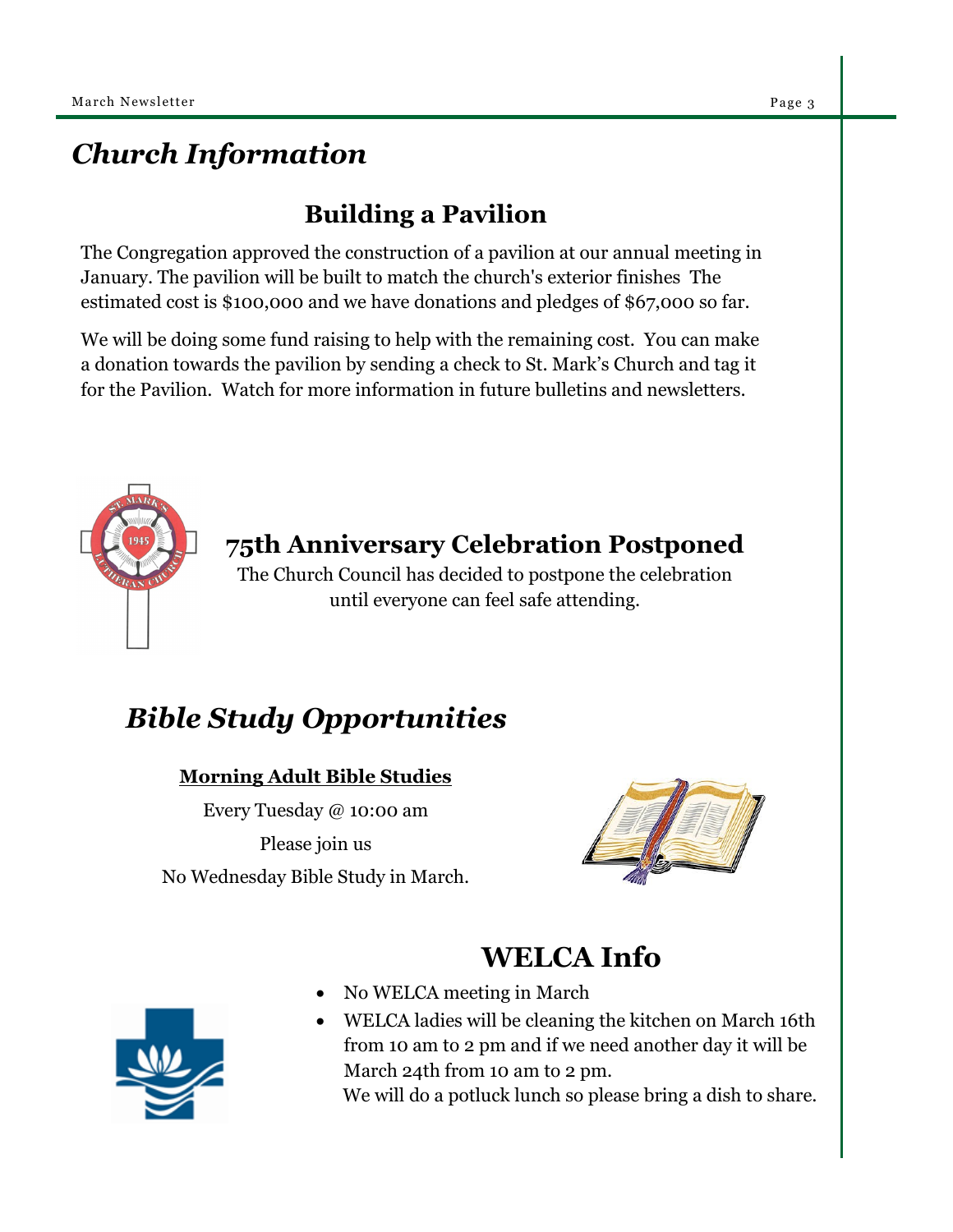# **Church School Calendar**

**Wednesday Evenings 6pm-6:50pm Confirmation Wednesday Evenings 7pm-8pm**

#### **Important notes:**

••March 2-April 6th class time will be from 6-6:50. Lent service will be from 7-7:30. This is optional for students and their parents but we HIGHLY recommend them staying with their parent if possible. Please note that church will be starting at 7:00 so if you do not plan to stay for service, **please** have your child picked up by 6:50, no later.

•• No class on April 13th EXCEPT 5th graders for their first communion class with pastor from 6-7:30. Parents are welcome to attend.

**March 2nd** - Ash Wednesday -Pastor Lead 6-6:50

**March 9th** - Lent class 6-6:50

**March 16th - Lent class 6-6:50** 

**March 23rd** - Lent class 6-6:50

**March 30th** - Lent class 6-6:50

**April 6th** - Lent class 6-6:50

**April 13th** - 5th graders ONLY with pastor from 6-7:30

**April 14th** - Maundy Thursday -5th Graders make their first communion during service - service from 7-8

**April 20th** - regular class 6-7

**April 27th** - End of year party

#### **BLOOD DRIVE**

March 31st from 1-7 pm at St. Mark's Church. You will need to sign-up online for an appointment at

#### **https://www.redcrossblood.org**

Or call Red Cross @ 1-800-733-2767 Or call Beth @ 651-246-9301 *You must make an appointment.* 

The Red Cross has a great need for blood and they will be doing everything they can to keep all donors safe. The beds will be at least 6 feet apart, there will be sanitizer available, and they will be keeping people at safe distances during sign in, etc..

## **BLOOD DRIVE Volunteers Needed**

March 31st between 1-7 pm at St. Mark's Church.

If you are able to help out on March 31st, please call the church at (507) 263-9182 and leave a message or email

#### **stmarksrandolph@gmail.com**

or contact Beth Bester @ (651) 246-9301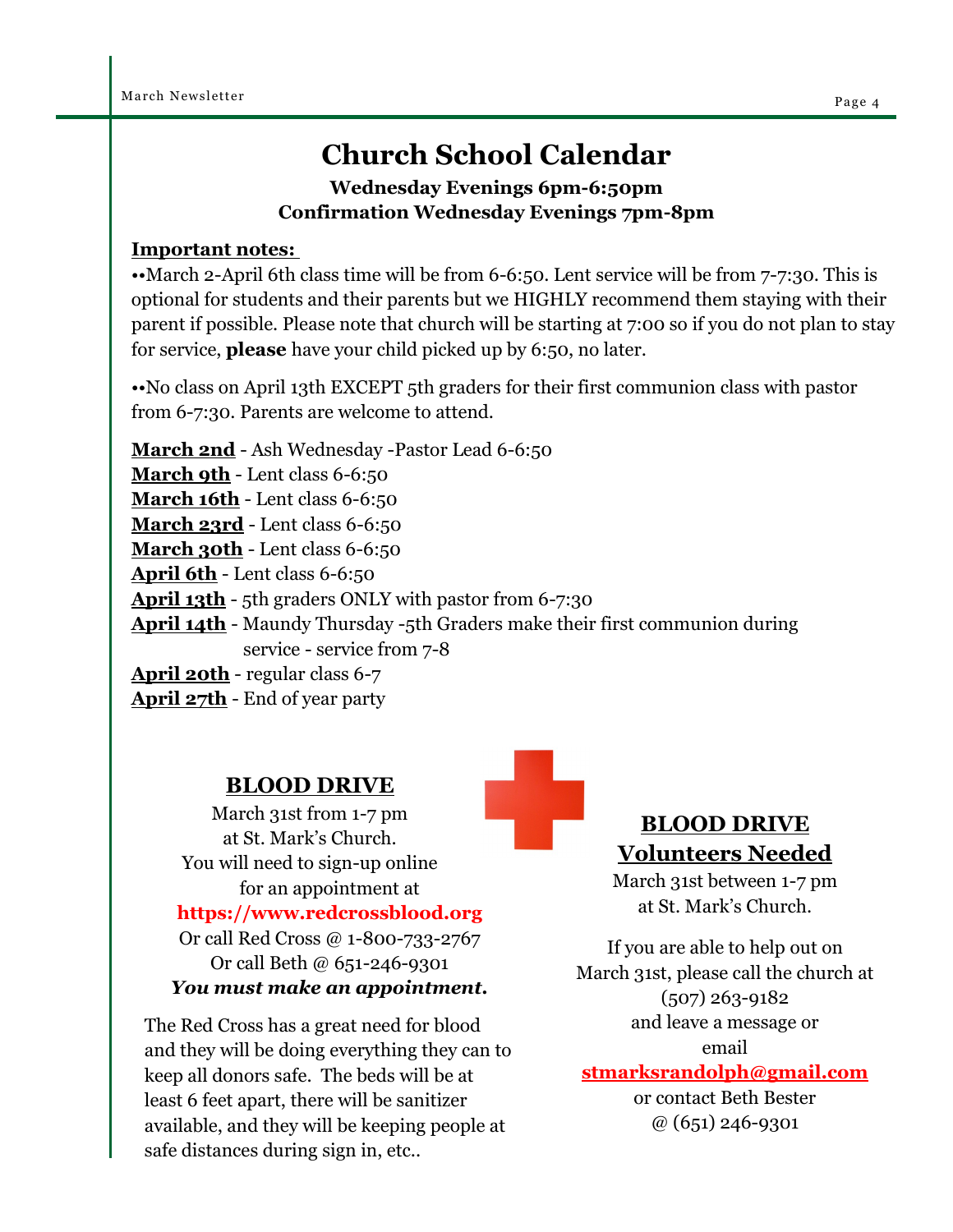#### **Lent Information**

# **St. Mark's Lutheran**

**Ash Wednesday Service** March 2 7:00 pm In-person worship and on Facebook



PARTICIPATING FROM HOME? DIY ASH KITS AVAILABLE! Pick up DIY kits at church Call: 507-263-9182

#### **Soup Suppers Are Back!**

We are going to have soup suppers on Wednesdays during Lent from 6:00 pm - 6:45 pm. If you are willing to share a crock pot of soup please call and leave a message at the church (507) 263-9182 or email the church at stmarksrandolph@gmail.com

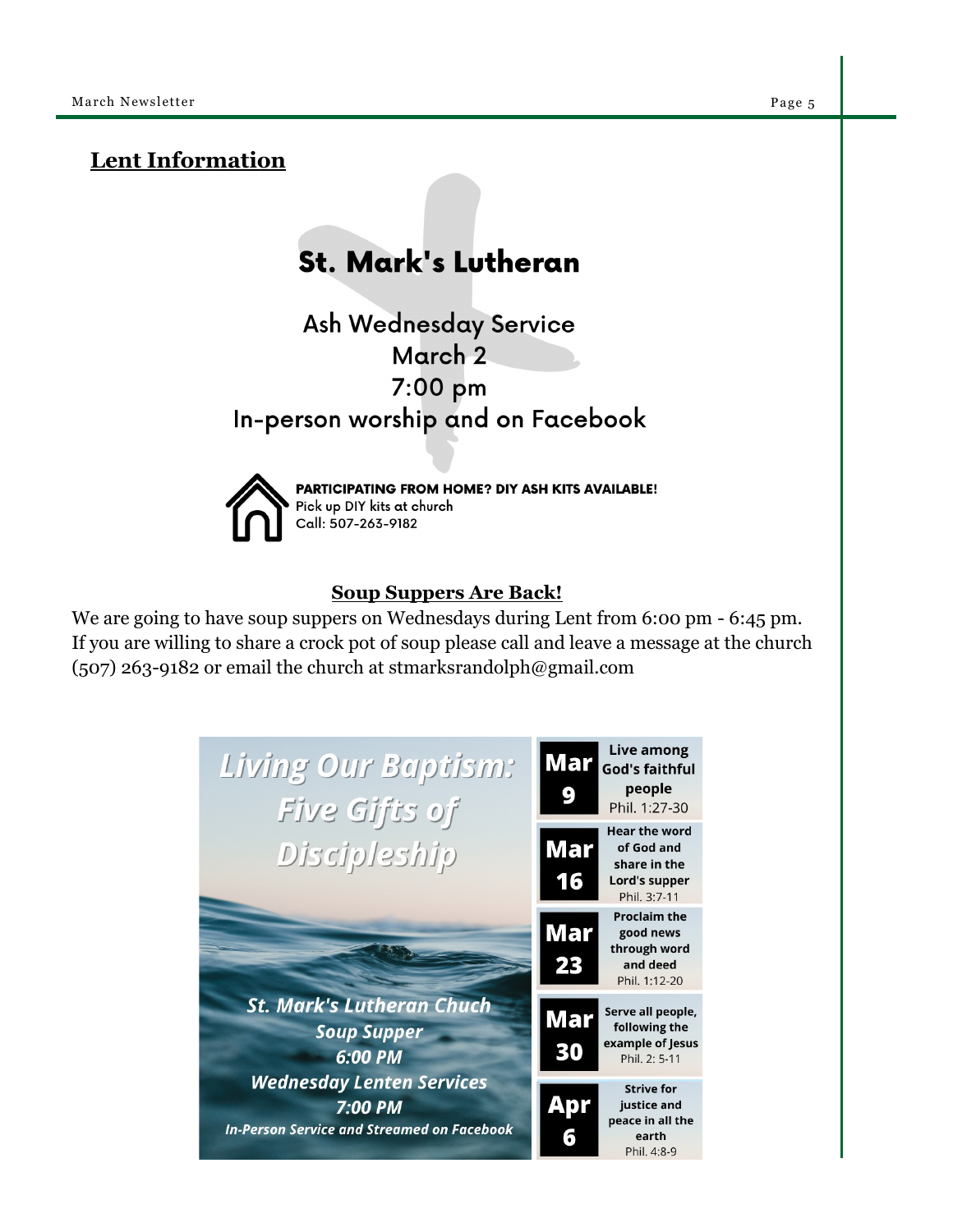# *Community Events*

## **Community Food Shelf**



Here at Saint Mark's Lutheran, we try our best to serve our

neighbors. One of the many ways we help is by providing food to our local communities. Saint Mark's Lutheran would like to thank you for your generosity in supporting our food shelf.

If you know anyone that could benefit from receiving some extra food please let them know we're here to help.

#### **1st, 2nd, 3rd, 4th Tuesdays 4:30 pm to 6:00 pm**

All cash donations are used to buy healthy perishable food items.

# **2 Wheelchairs Available**

If you are in need of a wheelchair, for a day, a week, a month, or six months, we have 2 wheelchairs at church that you can borrow. Check with Dixie on availability.

## **College Student Food Shelf Invite**

The Food Shelf is inviting any College Student to come and get some supplies from the food shelf. We want to help with your expenses during these years. Please come when the Food Shelf is open or at 9 am before Church on Sunday or contact Beth Bester at (651) 246-9301.



*If you know of any events that we should add to Community Events, please contact Dixie at stmarkschurch@northfieldwifi.com or call (507) 263-9182 before the Newsletter deadline which is the 3rd Tuesday of the month by 11:30 am.*